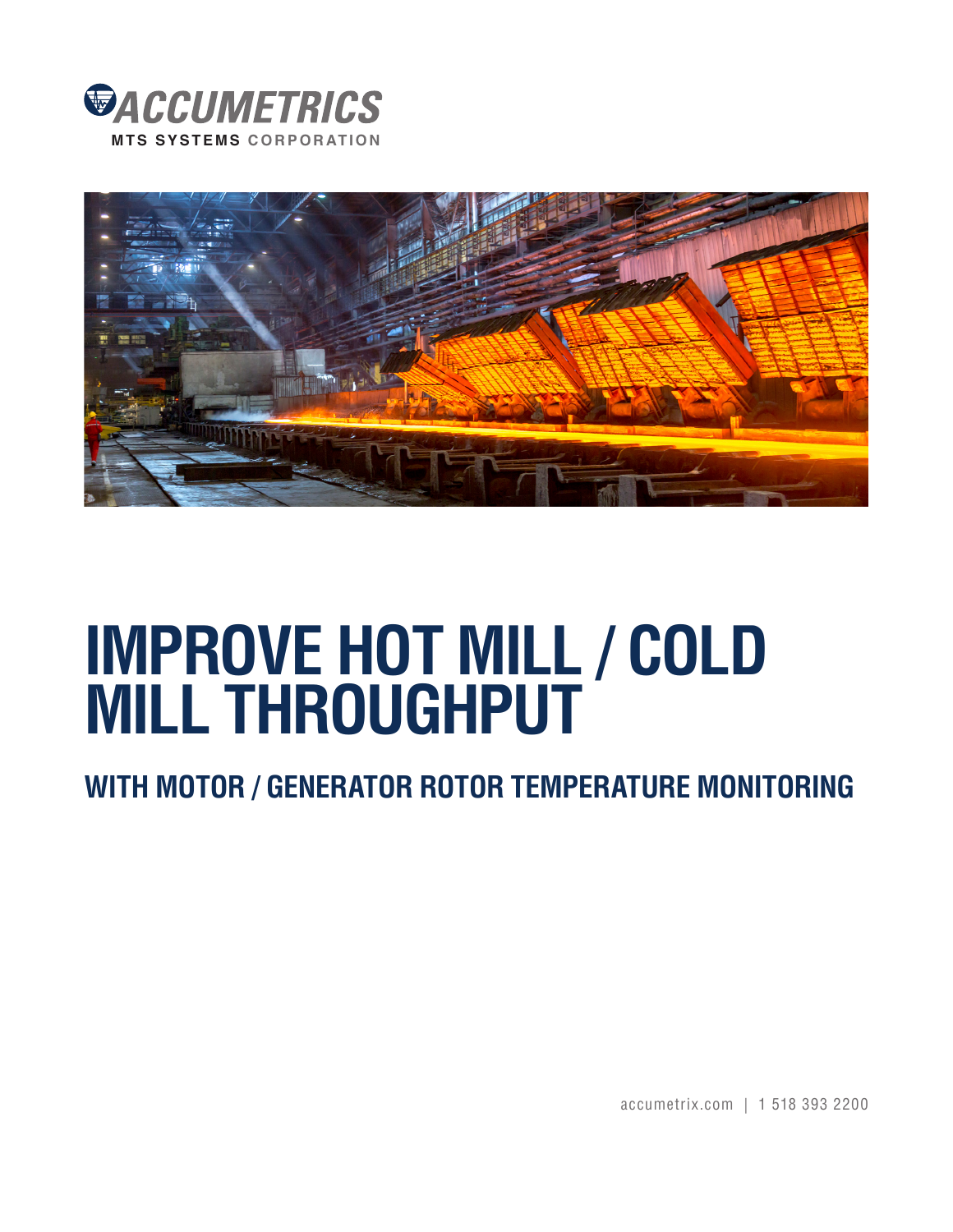## **Application: Improve Hot Mill / Cold Mill throughput with motor / generator rotor temperature monitoring**

DC Motors and generators are rated to protect rotor armature windings from high temperatures that can damage the winding insulation. However, these ratings can limit the mill's production capacity, perhaps to unnecessarily low levels depending on how conservatively the equipment is rated and how conservatively production loading is applied. Recently, some mill operators have been improving production throughput without jeopardizing their drive equipment by employing an innovative new digital telemetry technology to directly measure rotor temperatures on their motors and generators.

For AC synchronous motor drives, the same rotor temperature monitoring techniques can be applied to temperature monitoring. In addition, ground fault detection and average field winding copper temperatures can provide even greater protection of the rotor, offering users a valuable predictive maintenance tool.

**Industry:** Steel, tin and aluminum metal production

#### **Product:** [AT-7000](http://www.accumetrix.com/Multi-ChannelTelemetry/AT7000) Motor Monitor

**Parameters measured:** Temperature --measured directly on the rotor winding via thermocouples or RTD's.

Additional useful measurements:

- $\circ$  Torque (via strain gage mounted on the rotor), Vibration (via ICP accelerometers)
- o For AC Motors: Field Voltage and Current (allowing average rotor temperature calculation- important for motor restarts), and Ground Fault Resistance

**Overview**: Increasing the production output of drive motors and generators without monitoring the temperature of the rotors is asking for trouble. Failure to detect the overheating of a large motor or generator can result in insulation failure or even forging damage, requiring a \$100,000 to \$800,000 rebuild. New large motor replacements can cost from \$250,000 to \$2,000,000.

Stator-based indirect temperature monitoring does not adequately indicate rotor temperatures because of the differences in current density on the isolated field winding and the thermal insulation of the rotor.

**Solution:** Install RTD's or thermocouples on the surface of the rotor windings, or preferably embed them in the windings during a rewind (see [www.flanderselectric.com\).](http://www.flanderselectric.com/) (Note: Any purchase of a new generator or motor, or rewind of an existing generator or motor should have RTD's or thermocouples installed. This is a small initial investment that ensures a future capability for effective rotor temperature monitoring.) The temperature signals are then available to be easily captured with on-rotor digital telemetry.

The AT-7000 Multi-channel Digital Telemetry System is highly EMI immune, providing an extremely effective method of continuously condition monitoring of the rotor to ensure safe/ reliable operation. The temperature data is measured at high sampling rates to properly capture the desired temperature information along with any high frequency noise signals that the sensors pick up. After transfer of the digital data off of the rotating shaft, the receiver then filters out the noise to provide high accuracy un-aliased temperature data with excellent signal integrity.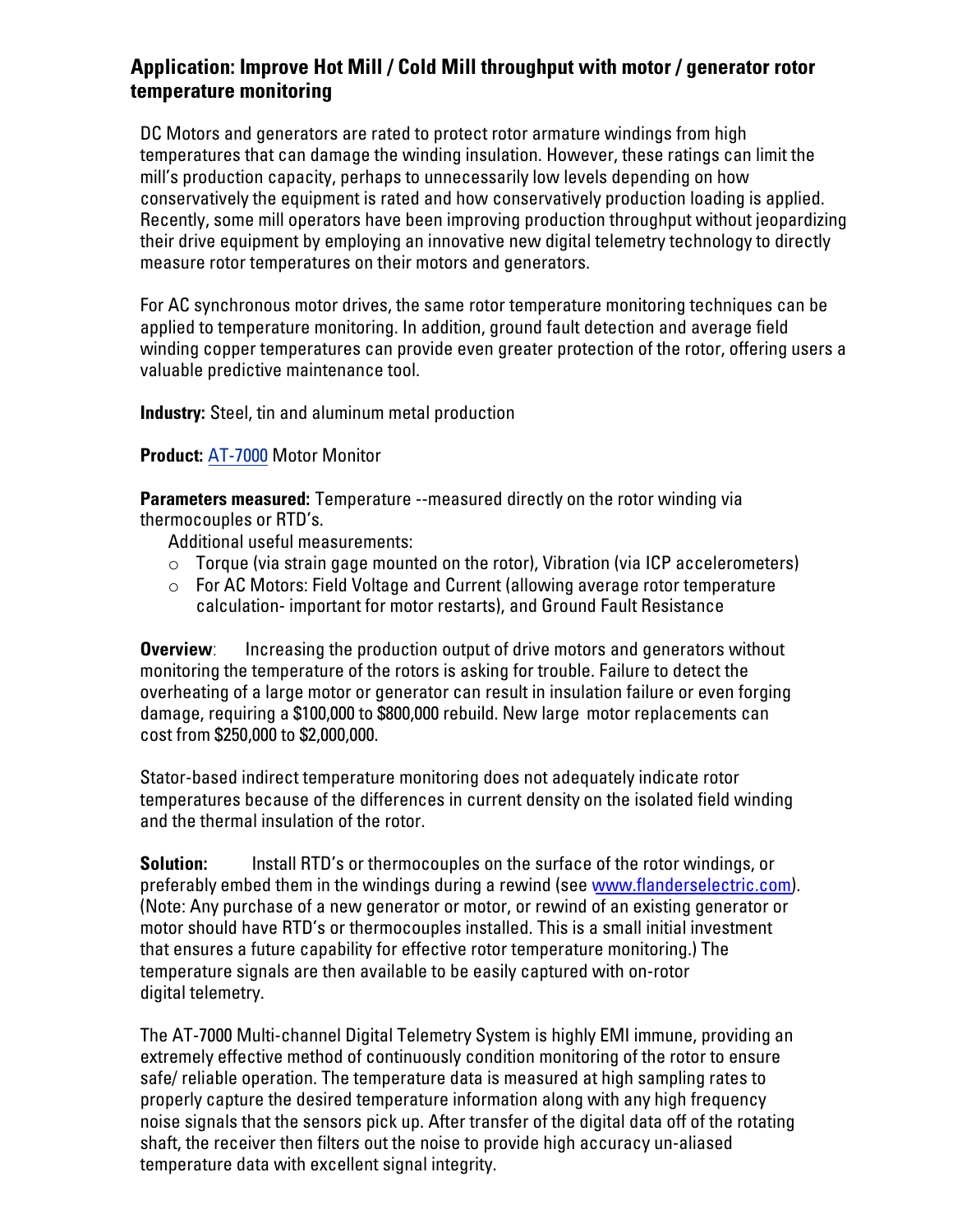**How it is applied:** The AT-7000 telemetry system provides a robust multi-channel technique for retrieving sensor data in the following way:

- 1. A split clamp-collar of G10 glass laminate is mounted to the shaft. It is installed simply by tightening of two mounting bolts. This collar contains the telemetry measurement electronics and the input connectors for the on-rotor sensors.
- 2. Electric induction (delivered via a closely mounted stationary pickup coil) is used to wirelessly power the sensors and the rotating telemetry electronics. There are no batteries.
- 3. The RTD's, thermocouples, and any other sensor signals (torque, vibration, voltages, currents, and ground fault measurements) are amplified, anti-alias filtered and then digitized on-shaft to preserve the signal integrity.
- 4. The digital data from all of the sensors is serialized into a single high speed data stream, and transmitted to the stationary pickup loop that surrounds the shaft.
- 5. The data is transferred via coax to a remote receiver, where it is converted to high level analog outputs (4-20mA or 0 to 10volts) allowing easy input into any data acquisition system, or alternatively provided as RS-232 or Ethernet data.

### **Benefits include:**

- o **Real-time temperature reporting:** Continuous high speed temperature measurements are provided for active process feedback and for predictive maintenance/ statistical trending.
- o **High Noise Immunity:** The telemetry measurement data is highly immune to EMI from the motors and generators, as well as from variable frequency drives and other noise sources.
- o **No Dropout/ Interference:** The closely coupled digital data transfer -does not experience dropouts that are common in other wireless systems.
	- -does not cross-talk interfere with other telemetry systems.
- o **Low Maintenance:** The systems are not subject to wear/tear and noise issues typically seen by mechanical slip ring interfaces.
- o **Torque and Vibration Stress Monitoring:** Excessive stresses on the rotor and drive spindle in steel mills can be real-time monitored in the same telemetry system through high speed sampling of strain gage and accelerometer sensor inputs.
- o **Modular construction for multiple sensors**: The AT-7000 provides flexibility for a large variety and number of sensor inputs.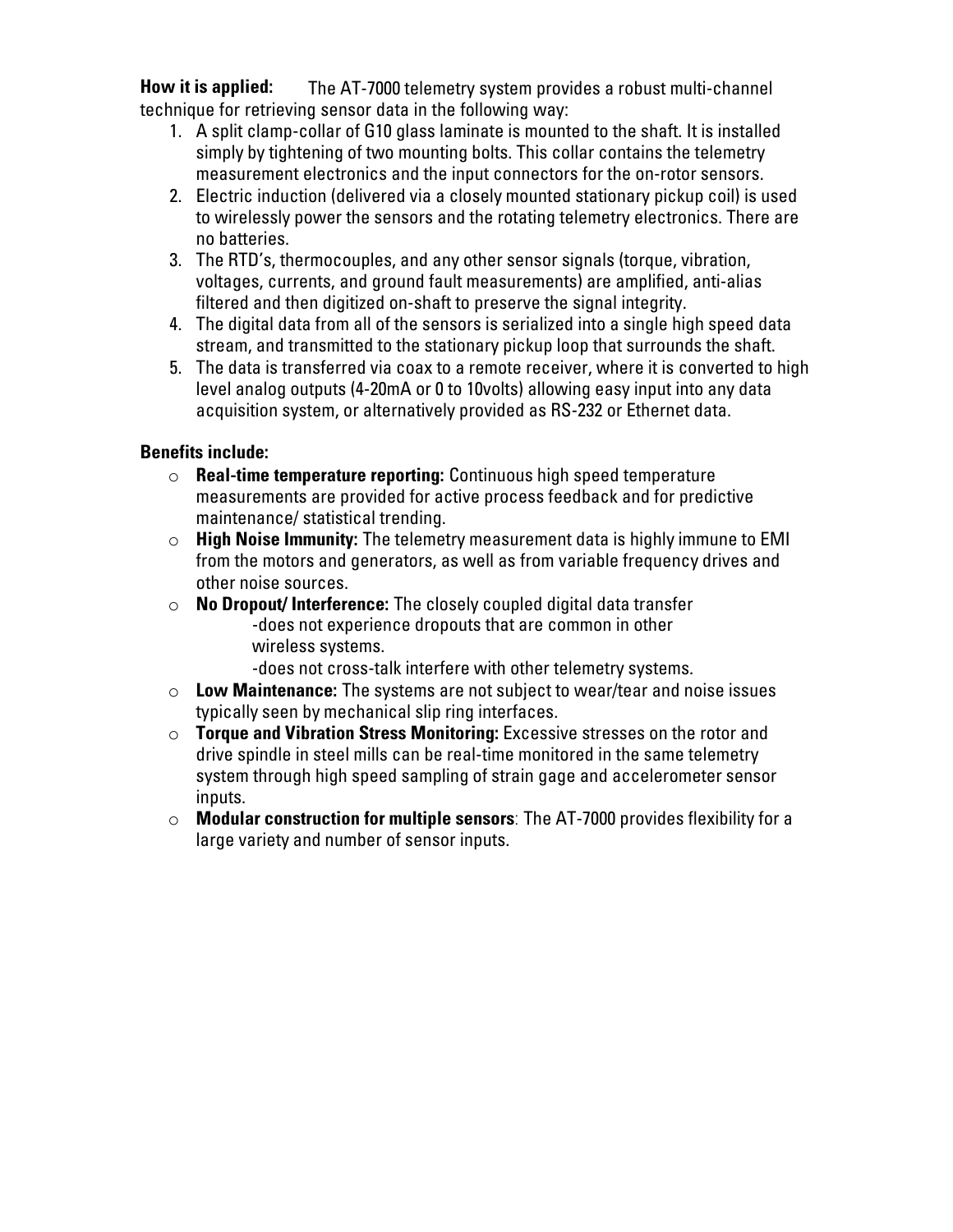

Transmitter telemetry collars for >30" rotor diameters of large motors



Stationary pickup/induction loop shown around a large transmitter collar



AT 7000 Receiver providing individual analog signal and/or RS-232, Ethernet outputs